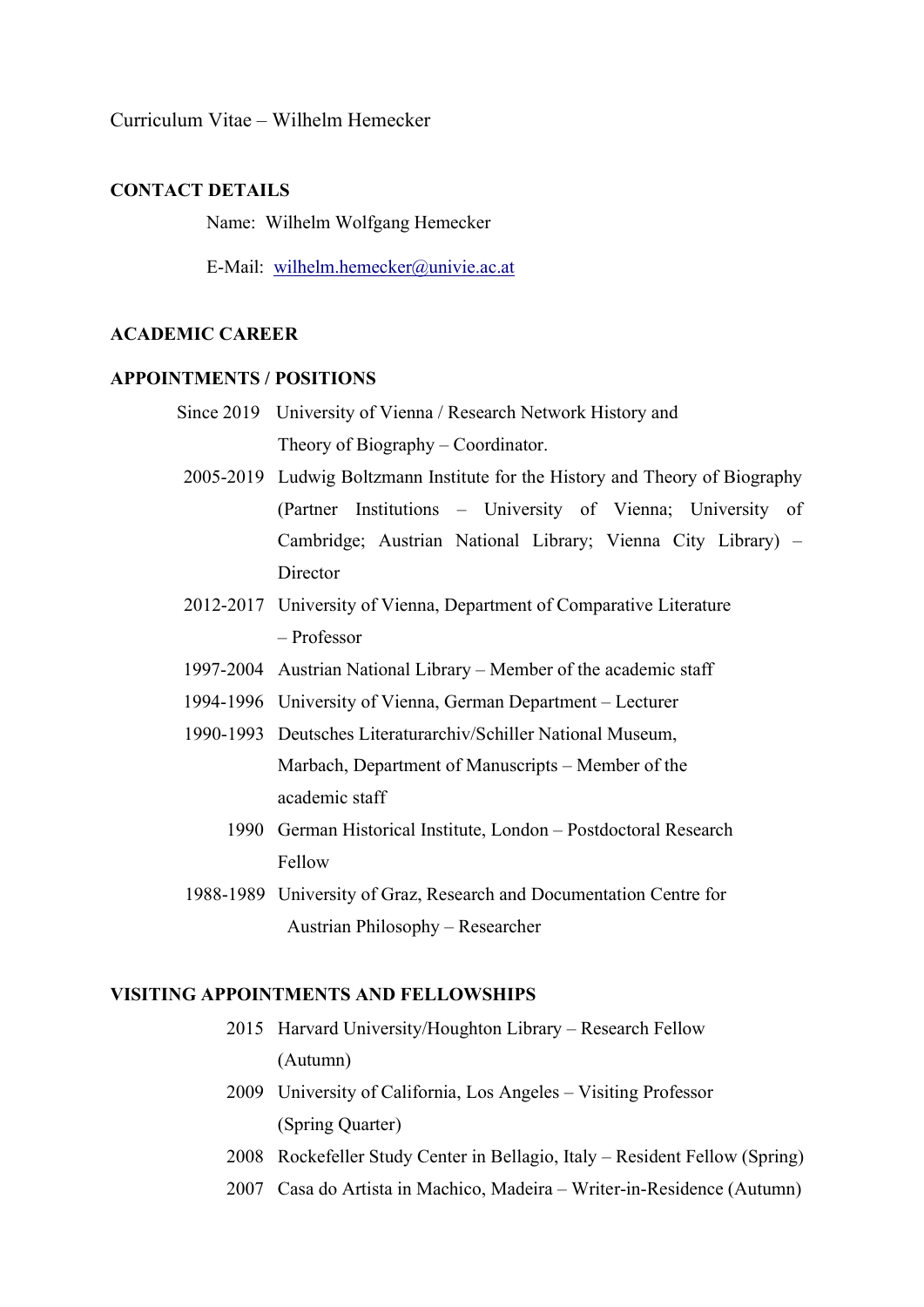- 2007 University of Cambridge (UK), Churchill College By-Fellow (Lent term)
- 1999-2000 St. Petersburg State University, Russia Visiting Lecturer (Autumn) 1990 German Historical Institute, London – Postdoctoral Research Fellow
- 1985-1987 Pro Scientia Foundation, Austria Doctoral Fellow

## COMMITTEE ACTIVITIES

- Since 2015 Morphomata International Center for Advanced Studies, University of Cologne (G) – Member of the Academic Advisory Board
- Since 2009 International Auto/Biography Association (IABA) Europe (US/NL) Founding Member and Member of the Executive Board
- 2000-2016 International Rilke Society (CH) Member of the Executive Board
- 2003-2009 Manès Sperber Society (A) Vice President
- Since 1994 Christine Lavant Society (A) Founding Member, Member of the Executive Board

### EXTERNALLY FUNDED RESEARCH PROJECTS

- 2021-2022 Rainer Maria Rilke Richard / Marianne Weininger. Scholarly Edition of Correspondence (City of Vienna MA 7)
	- 2020 Christian von Ehrenfels Sigmund Freud. Scholarly Edition of Correspondence (Future Fund of the Republic of Austria)
	- 2020 Richard Beer-Hofmann A scholarly biography (FWF Austrian Science Fund)
- 2013-2017 Oskar Pastior `The distinctive is good´. Components of a Biography (FWF Austrian Science Fund)
- 2012-2014 Mira Lobe: Doyenne of Austrian Children's and Young People's Literature (FWF Austrian Science Fund)
	- 2005 Foundation of the Ludwig Boltzmann Institute for the History and Theory of Biography (Ludwig Boltzmann Society)
	- 1999 Josef Paneth: Between Physiology, Psychology, and Philosophy (FWF Austrian Science Fund)